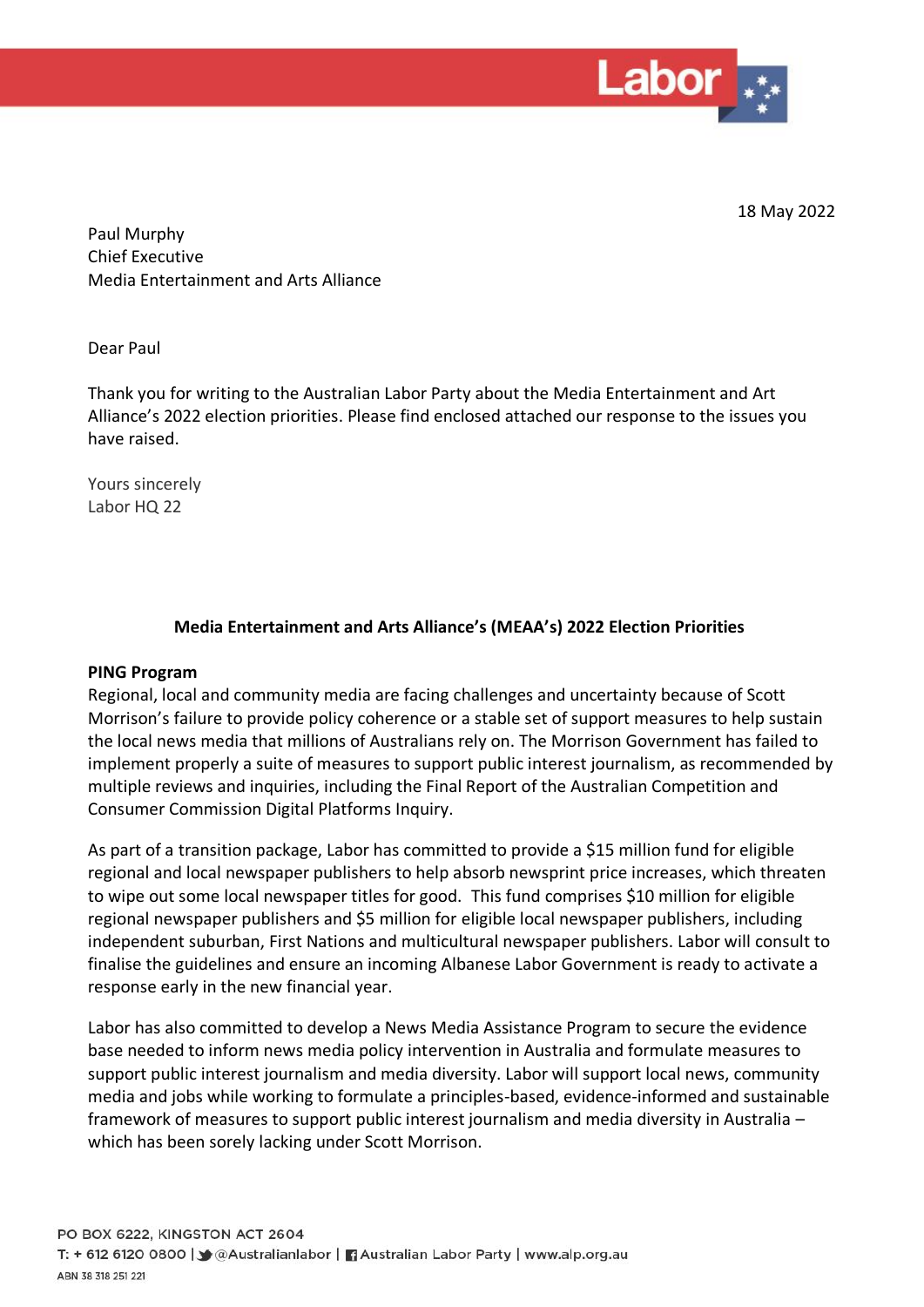# **ABC and SBS Funding**

Labor has committed to better fund the national broadcasters, the ABC and SBS, granting five-year funding terms (instead of the current three-year terms) to improve the stability of the national broadcasters as well as enhance their capacity to innovate and plan ahead. Stable funding bolsters the independence of the national broadcasters and recognises their role in supporting diverse ecosystems, including across education, screen production and international broadcasting. Labor will also review options for delivering a greater level of financial stability and certainty to safeguard against arbitrary cuts and political interference.

The Liberals simply can't be trusted to properly resource the ABC and SBS. After promising "No cuts to the ABC or SBS" they slashed the ABC and SBS budgets and launched repeated attacks on their independence and operations. An Albanese Labor Government will reverse Scott Morrison's cut of \$83.7 million to the ABC, which is the cut the ABC said could not be met by efficiencies alone.

Labor has also committed to increase funding to ABC International by \$32 million over four years from 2022-23 to expand ABC regional transmission, content production and capacity building in the Indo-Pacific. This additional \$8m per annum takes the ABC International budget up to \$19 million per annum. As part of Labor's Indo-Pacific Broadcasting Strategy, an Albanese Labor Government will review:

- The potential restoration of Australian shortwave radio broadcasting capacity in the Pacific.
- How to best continue PacificAus TV, as informed by evidence of the program's effectiveness which includes PacificAus TV performance and research reports.
- How to maximise the impact of Australian taxpayer investment in the SBS, screen content production and co-production (including with co-production treaties) and regional media development initiatives and direct grants.

Labor led calls for the ABC and SBS to be included in the News Media Bargaining Code, which has assisted the ABC in striking deals with Facebook and Google that have funded an additional 55 journalists to cover regional issues. We note that Facebook/Meta still has not done a deal with the SBS, our national multicultural broadcaster, which is very disappointing and a matter Labor has raised repeatedly at Senate Estimates and directly with Minister for Communications, Paul Fletcher.

Shadow Minister for Communications Michelle Rowland wrote to the Minister on 7 October 2021 about the lack of a deal between Facebook and SBS and this matter will be considered through the review process now on foot.

### **Media Merger Protection**

Labor will be principled, evidence-based and consultative when it comes to policy and regulation for Australia's media sector, including in relation to competition issues. Labor has committed to develop a News Media Assistance Program to secure the evidence base needed to inform news media policy intervention in Australia and formulate measures to support public interest journalism and media diversity.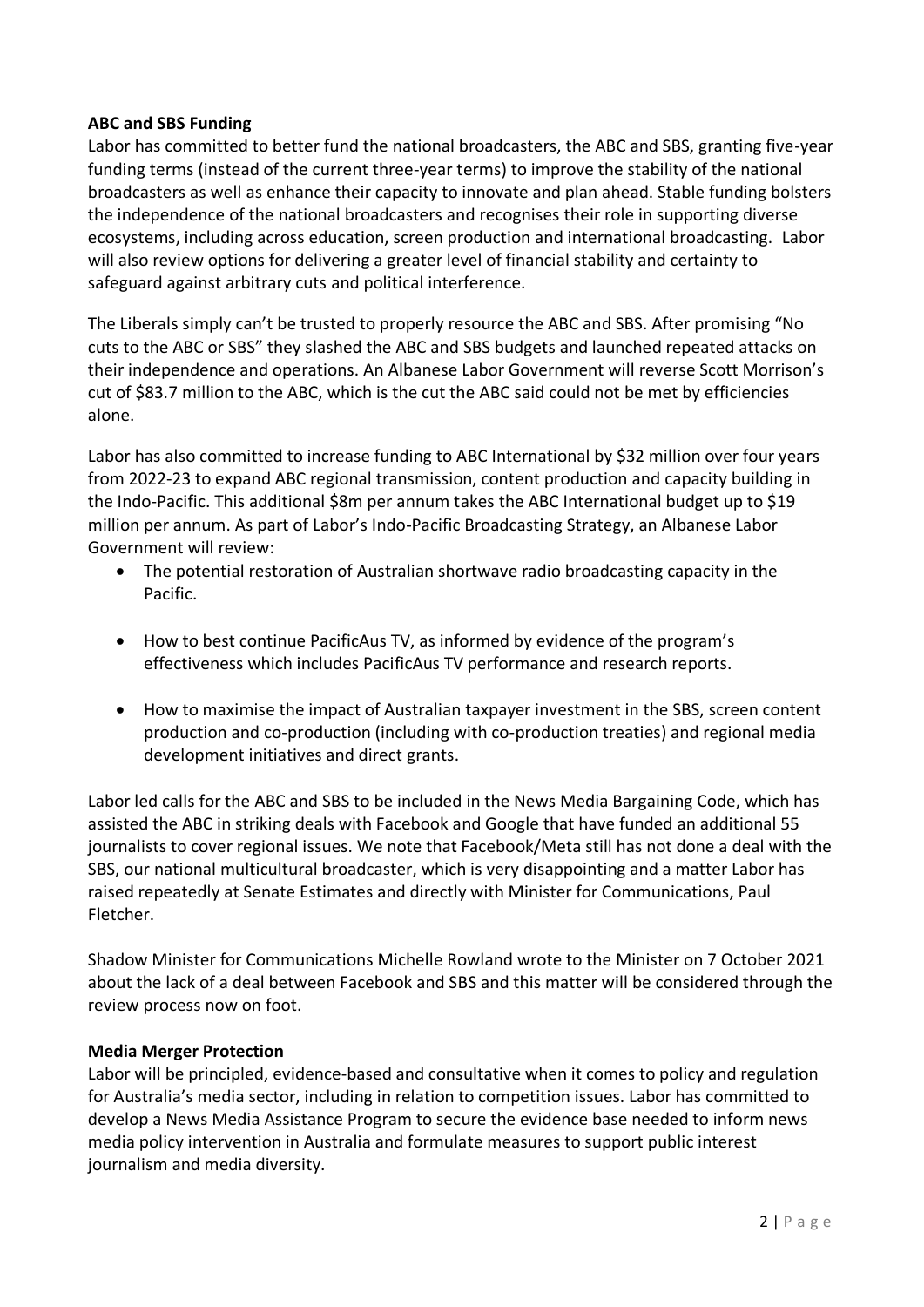Labor has long called out the fact that Australia has one of the most concentrated media markets in the world and understand the need to foster media diversity, for the sake of our democracy, society, and economy. Labor voiced principled opposition to the Liberal Government's moves to make media concentration worse, with the repeal of the 2 out of 3 cross-media control rule, and has fought repeated Liberal Government attacks on public broadcasting and community broadcasting which undermine media diversity. Labor has also supported moves to foster the health of the media sector, such as the ACCC's news media bargaining code which has seen much needed funds flow from Google and Facebook to a range of media outlets.

Labor has repeatedly called on the Liberal Government to reform Australia's outdated media laws, yet they have failed to do so, despite broad-ranging acknowledgement of the need for reform, as well as ongoing threats to the health of our print, digital and broadcast media sectors. Labor has called for concrete, workable proposals to support Australia's media to be put on the table, but mainly there have been just piecemeal proposals to cut Australian screen content or reduce broadcasting services in the bush, while taxpayer funded consultants' reports to government remain unavailable for public review. There is widespread support for a harmonised media regulatory framework, but the fundamental work to realise this remains outstanding after a decade of the Liberal-National Government.

Over the past decade or so there have been numerous reviews, inquiries, studies and reports into media law and regulation that still haven't properly been acted upon. The Final Report of the ACCC's Digital Platforms Inquiry, delivered in June 2019, devotes an entire appendix to "Recent reviews of media industry laws and regulations", and since then there've been many more. Report after report make similar recommendations because the Liberal-National Government has underdelivered on measures to support Australia's media sector. But for all the reviews and inquiries, we still don't have a meaningful framework in place to measure diversity and localism – the levels of news diversity and the availability of local news throughout Australia – needed to inform policymaking and government support for the media and the communities they serve. Labor considers that the ACMA's *News in Australia: diversity and localism - News measurement framework* and the newsroom mapping work undertaken by the Public Interest Journalism Initiative (PIJI) will be important inputs to Labor's News Media Assistance Program.

# **Tax Reforms**

The Morrison Government has failed to implement properly a suite of measures to support public interest journalism, as recommended by multiple reviews and inquiries, including the Final Report of the ACCC Digital Platforms Inquiry. The Morrison Government did not support the ACCC's recommendations on tax settings because it said it was focused on implementing previously announced DGR reforms to simplify administrative processes and increase transparency.

Labor has committed to develop a News Media Assistance Program to secure the evidence base needed to inform news media policy intervention in Australia and formulate measures to support public interest journalism and media diversity. Labor will support local news, community media and jobs while working to formulate a principles-based, evidence-informed and sustainable framework of measures to support public interest journalism and media diversity in Australia – which has been sorely lacking under Scott Morrison.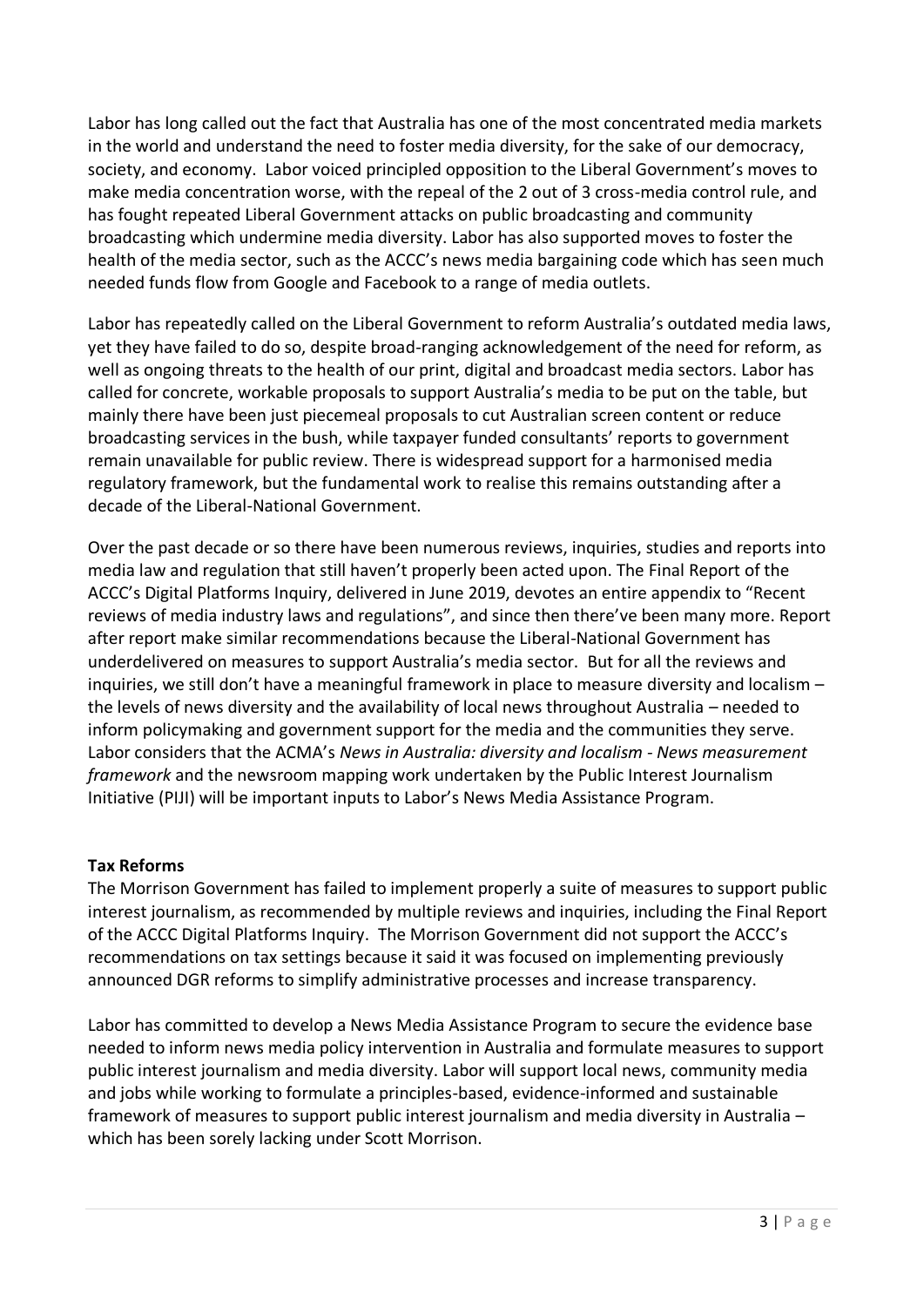# **Streaming Services Content Rules**

Labor considers the principles of localism and diversity to be enduring. We want Australian kids to grow up hearing Australian accents and seeing Australian places, including in the streaming environment.

The Liberal Government has not just neglected Australian stories – it has actively undermined them and gone out of its way to reduce the amount of Australian content on our screens. It is extremely disappointing that under the cover of COVID, the Morrison Government has been actively removing supports and incentives for Australian stories on screens.

The Liberals have also been far too slow to move on screen content obligations for streamers. Labor will work with all stakeholders to determine ways Australian content can be boosted for both Australian music and screen content on streaming platforms. We consider that a decision on any precise mechanism should be principles-based, evidence-informed and consultative.

### **Arts Funding Generally**

An Albanese Labor Government will bring new drive, direction and vision to Australia's arts sector through the development of a landmark cultural policy.

Labor has a proud history of support for the arts. In government, Labor established two landmark cultural policies – Creative Nation under Paul Keating and Michael Lee, and Creative Australia under Julia Gillard and Simon Crean.

This is a legacy Labor intends to honour in government. The arts sector is currently in an extreme state of flux as States and Territories reopen. A new direction is needed from an Albanese Labor Government that will give the arts the support it needs. A cultural policy is a broad, comprehensive roadmap for Australia's arts and culture that touches all areas of government, from cultural diplomacy in foreign affairs to health to education. You can read more about Labor policy [here.](https://www.tonyburke.com.au/media-releases/2022/5/17/labor-to-deliver-landmark-cultural-policy)

### **Pandemic Support – Income Support**

From the time the COVID pandemic started, and it became clear the Morrison Government didn't even consider artists to be workers, Labor advocated relentlessly for the arts and entertainment sector to be included in income support schemes such as JobKeeper.

JobKeeper was deliberately designed to exclude around 1.1 million casual workers, many of them in the arts and entertainment industry. Treasurer Josh Frydenberg had the legislated authority to include additional workers in the scheme but refused to do so.

JobKeeper was indispensable to the people it reached but it failed to capture the patterns of employment that are most common in the arts and entertainment industry: multiple short-term contracts with different employers, casual and seasonal work.

Labor's Secure Australian Jobs Plan explicitly recognises and addresses the issues faced by workers in non-standard forms of work. The measures include extending the powers of the Fair Work Commission to include "employee-like" forms of work, allowing it to better protect gig workers; legislating a fair and objective test of casual work; and working with State and Territory governments, unions and industry to work out whether there are areas where portable entitlement schemes for Australians in insecure work could be introduced.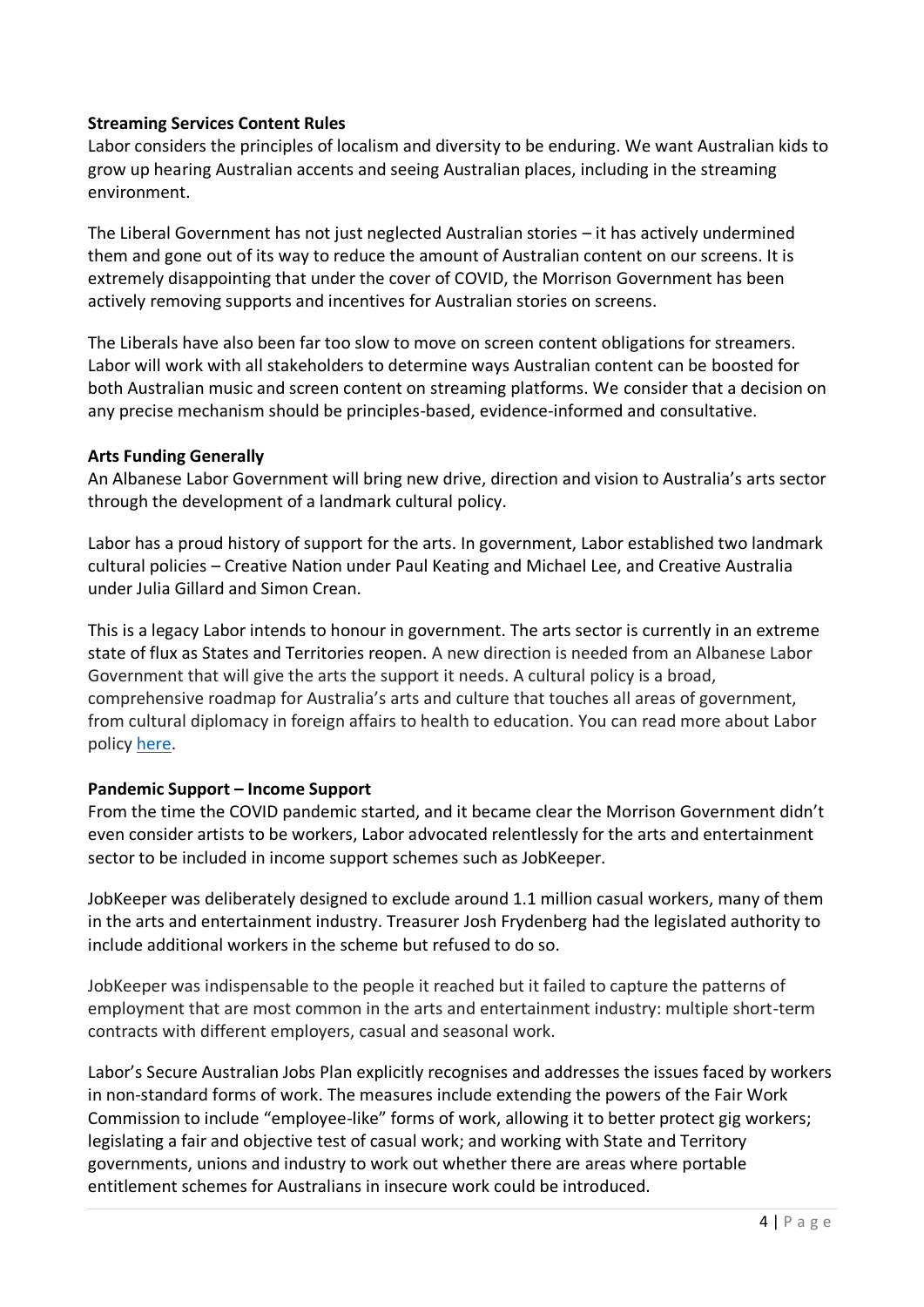## **Pandemic Support – Industry Assistance**

Labor has advocated relentlessly on behalf of the industry throughout the entire period of the pandemic.

For more than three months the Morrison Government stubbornly insisted there was no problem and that a sector completely shut down by restrictions was somehow doing okay. Only after more than 100 days of Labor lobbying for industry support did the Morrison Government finally relent and announce a support package on June 25.

Labor is extremely mindful of the need to support performers and support crew as workers as well as artists, and that will always be a major consideration in any support we provide to the industry.

### **Live Performance Insurance**

Throughout the course of the pandemic, Labor called on the Morrison Government to establish a national COVID-19 insurance scheme for the arts, entertainment, and events industry – similar to the Temporary Interruption Fund for the film industry. Unfortunately, the Morrison Government refused to act.

Commercial insurance that covers COVID-related risk is no longer available for promoters and organisers, putting a major dent in confidence.

In the absence of action from the Morrison Government, several States and Territories introduced their own schemes, all covering different risks and with different levels of eligibility. Labor believes it is important we listen to the sector, and work with the States and Territories, about where and how a national scheme is useful.

An Albanese Labor Government is committed to examining the potential for a national insurance scheme for live events and entertainment.

### **Fair Payment for Musicians**

As workers, musicians should be appropriately paid for their work. For too long, musicians have been expected to work for free or nominal amounts to support causes and charities and other events.

Governments have a responsibility to ensure that workers engaged through funded programs are properly paid for their services. Under Labor's Secure Australian Jobs Plan, an Albanese Labor Government will be a model employer and use its procurement power to promote good government practices.

#### **Screen Australia**

One of Labor's guiding principles in arts policy is Australian stories first. Screen Australia plays a key role in this as one of the key enablers of this principle.

The Liberal Government has not just neglected Australian stories – it has actively undermined them. It is extremely disappointing that under the cover of COVID, the Morrison Government has been actively removing supports and incentives for Australian stories on screen.

There is a lot of work to do in this space to rebuild the damage done by nearly a decade of Liberal government. An Albanese Government will honour the legacy Labor holds in government when it